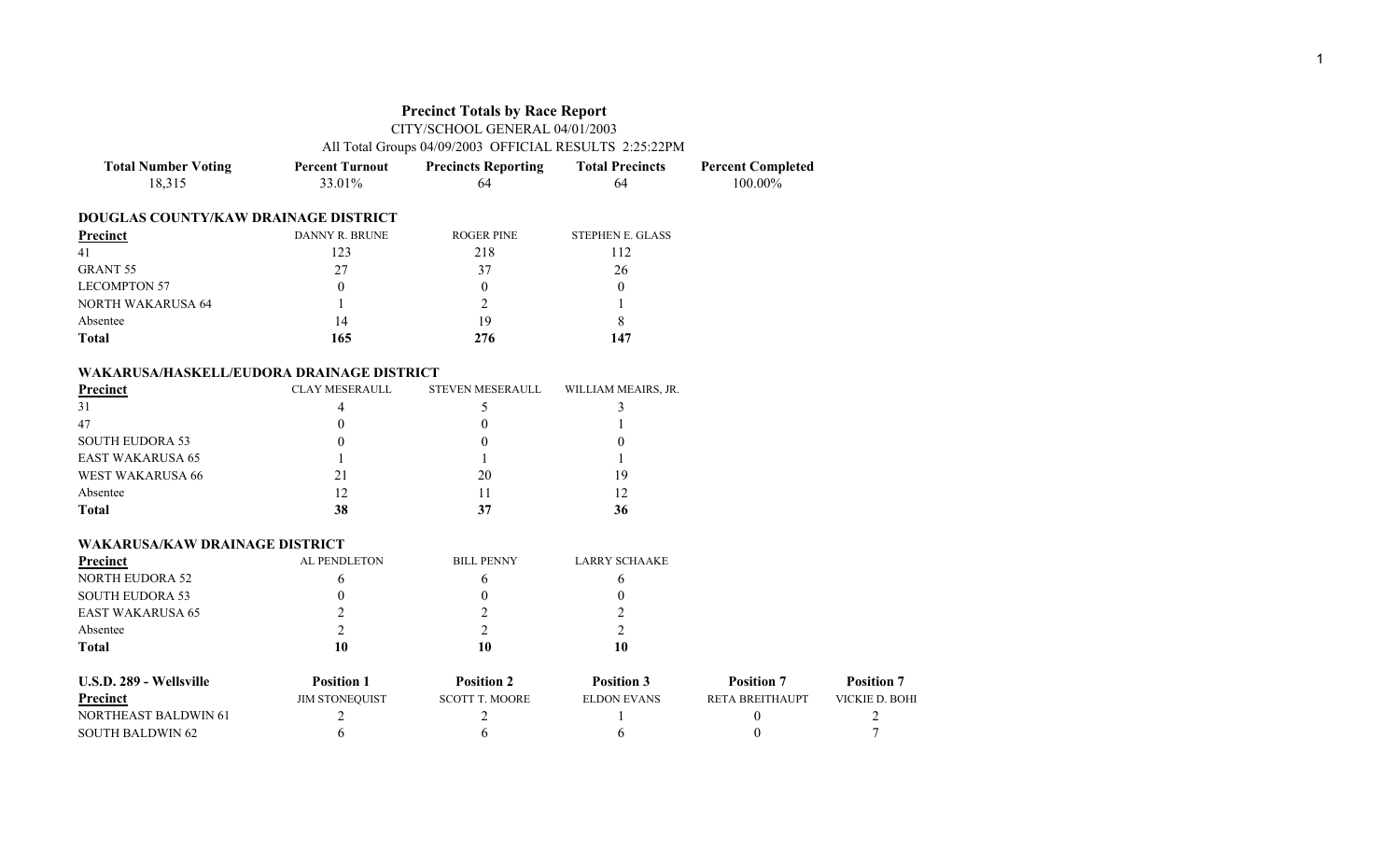| VINLAND <sub>63</sub>        |                        |                        |                         |                         |                        |                           |
|------------------------------|------------------------|------------------------|-------------------------|-------------------------|------------------------|---------------------------|
| Absentee                     |                        |                        |                         |                         |                        |                           |
| <b>Total</b>                 |                        |                        |                         |                         | 9                      |                           |
| U.S.D. 343 - Perry-Lecompton | <b>Position 1</b>      | <b>Position 1</b>      | <b>Position 2</b>       | <b>Position 3</b>       | <b>Position 7</b>      |                           |
| Precinct                     | DONNA (BIG D) BERGMANN | <b>SCOTT MCPHERSON</b> | <b>GREG L. HOWARD</b>   | THOMAS HOLROYD          | <b>TRAVIS DANIELS</b>  |                           |
| KANWAKA 56                   | 25                     | 17                     | 41                      | 42                      | 38                     |                           |
| <b>LECOMPTON 57</b>          | 56                     | 91                     | 130                     | 123                     | 130                    |                           |
| <b>BIG SPRINGS 58</b>        | 3                      | 11                     | 15                      | 12                      | 14                     |                           |
| <b>NORTH WAKARUSA 64</b>     |                        |                        |                         |                         |                        |                           |
| Absentee                     | $\overline{2}$         |                        | 6                       |                         |                        |                           |
| <b>Total</b>                 | 86                     | 124                    | 193                     | 184                     | 189                    |                           |
| U.S.D. 348 - Baldwin City    | <b>Position 1</b>      | <b>Position 1</b>      | <b>Position 3</b>       | <b>Position 6</b>       | <b>Position 7</b>      | <b>Position 7</b>         |
| Precinct                     | <b>ALISON BAUER</b>    | EUGENE L. KIVETT       | <b>BLAINE CONE</b>      | <b>STACY COHEN</b>      | <b>CURTIS TRARBACH</b> | <b>SCOTT LAURIDSEN</b>    |
| <b>SOUTH EUDORA 53</b>       | $\overline{2}$         | $\boldsymbol{0}$       |                         |                         |                        |                           |
| <b>MARION 59</b>             | 13                     | 4                      | 13                      | 13                      | 6                      | 11                        |
| NORTHWEST BALDWIN 60         | 111                    | 48                     | 126                     | 91                      | 37                     | 126                       |
| <b>NORTHEAST BALDWIN 61</b>  | 133                    | 66                     | 158                     | 103                     | 27                     | 174                       |
| <b>SOUTH BALDWIN 62</b>      | 144                    | 57                     | 160                     | 112                     | 35                     | 171                       |
| <b>VINLAND 63</b>            | 49                     | 27                     | 57                      | 46                      | 24                     | 53                        |
| <b>EAST WAKARUSA 65</b>      |                        | 3                      | 3                       | 3                       | 3                      |                           |
| WILLOW SPRINGS 67            | 33                     | 42                     | 73                      | 55                      | 11                     | 64                        |
| Absentee                     | 17                     | 7                      | 17                      | 15                      |                        | 18                        |
| Franklin County              | 5                      | 3                      | 7                       | 6                       |                        | 4                         |
| <b>Total</b>                 | 508                    | 257                    | 615                     | 445                     | 152                    | 623                       |
| U.S.D. 434 - Santa Fe Trail  | <b>Position 1</b>      | <b>Position 1</b>      | <b>Position 2</b>       | <b>Position 3</b>       | <b>Position 7</b>      |                           |
| Precinct                     | JEFFREY A. BADGER      | <b>JIM JOLLY</b>       | DEBORAH L. PROCHASKA    | FRED A. BERRY           | <b>BRAD SHAFFER</b>    |                           |
| <b>CLINTON 51</b>            | $\theta$               | 0                      | $\mathbf{0}$            | $\theta$                | $\boldsymbol{0}$       |                           |
| <b>MARION 59</b>             | 11                     | 23                     | 24                      | 20                      | 32                     |                           |
| Absentee                     | $\theta$               | 3                      |                         |                         |                        |                           |
| <b>Total</b>                 | 11                     | 26                     | 25                      | 21                      | 33                     |                           |
| U.S.D. 450 - Shawnee Heights | Pos. 1, Dist. A        | Pos. 1, Dist. A        | Pos. 2, Dist. B         | Pos. 2, Dist. B         | Pos. 3, Dist C         | Pos. 3, Dist C            |
| <b>Precinct</b>              | LINDA OLIVA HERSH      | <b>MARK HECKER</b>     | <b>BRADFORD ROGNLIE</b> | <b>SCOTT S. SUMPTER</b> | <b>KAY WHITE</b>       | <b>SUSAN J. MCCARTNEY</b> |
| <b>CLINTON 51</b>            | $\boldsymbol{0}$       | 6                      | 3                       | $\overline{4}$          | 7                      | $\mathbf{0}$              |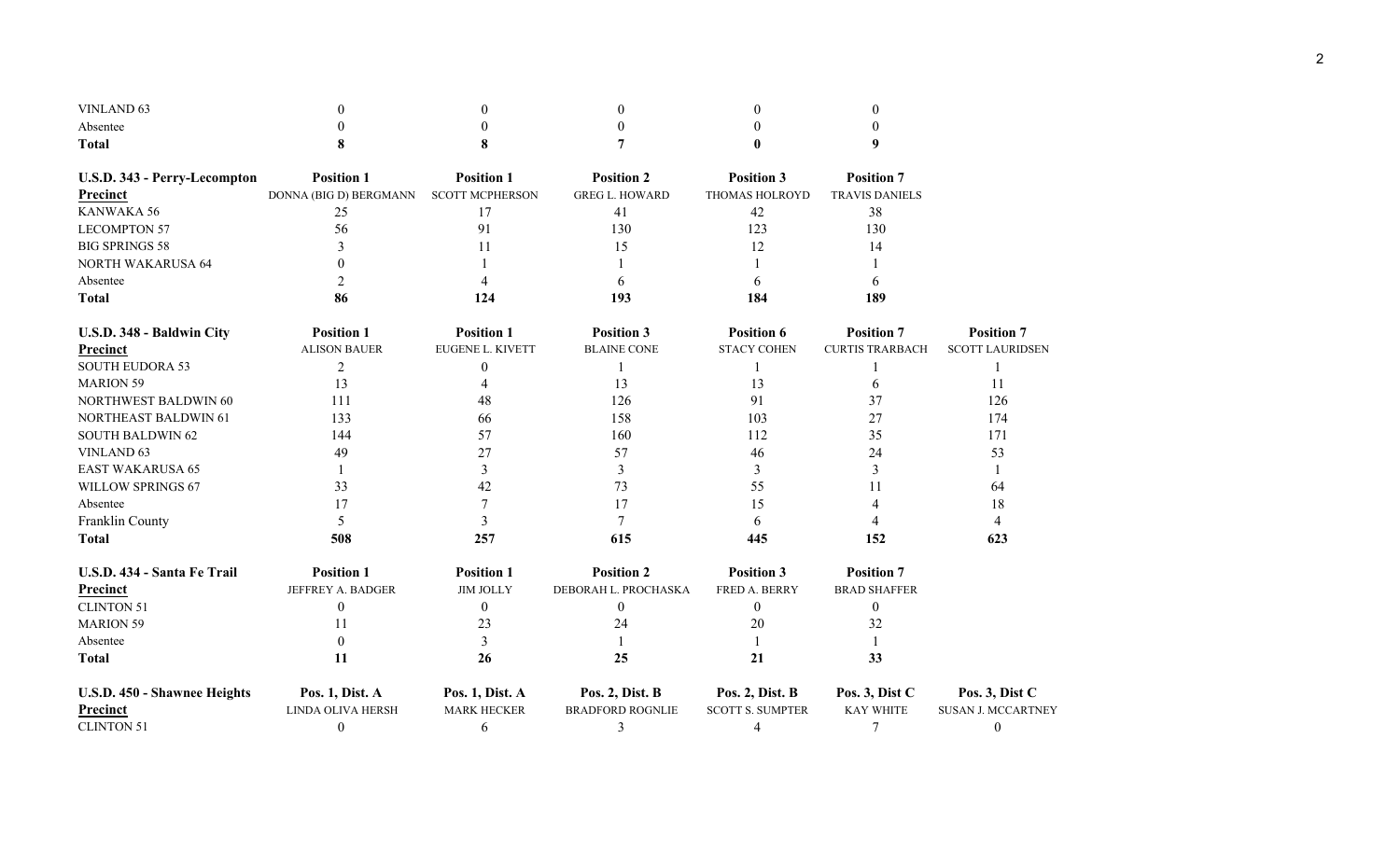| KANWAKA 56                   | 3                    | 5                        | $\overline{0}$         | 7                      | 2                | 6                    |                               |        |
|------------------------------|----------------------|--------------------------|------------------------|------------------------|------------------|----------------------|-------------------------------|--------|
| <b>BIG SPRINGS 58</b>        | 10                   | 12                       | 9                      | 12                     | 12               | 10                   |                               |        |
| Absentee                     | $\overline{0}$       | $\boldsymbol{0}$         | $\overline{0}$         | $\overline{0}$         | $\boldsymbol{0}$ | $\boldsymbol{0}$     |                               |        |
| <b>Total</b>                 | 13                   | 23                       | 12                     | 23                     | 21               | 16                   |                               |        |
| U.S.D. 450 - Shawnee Heights | Pos. 5, Dist. B      | Pos. 5, Dist. B          | <b>Member at Large</b> | <b>Member at Large</b> |                  |                      |                               |        |
| Precinct                     | JEFF SCANNELL        | KENNETH R. SCOTT         | DON CHRISTIAN          | TONY S. BILLAU         |                  |                      |                               |        |
| <b>CLINTON 51</b>            | $\overline{c}$       | 5                        | 6                      |                        |                  |                      |                               |        |
| KANWAKA 56                   | $\overline{3}$       | $\overline{4}$           | $\overline{4}$         | 4                      |                  |                      |                               |        |
| <b>BIG SPRINGS 58</b>        | 10                   | 11                       | 16                     | 8                      |                  |                      |                               |        |
| Absentee                     | $\theta$             | $\theta$                 | $\overline{0}$         | $\Omega$               |                  |                      |                               |        |
| <b>Total</b>                 | 15                   | 20                       | 26                     | 13                     |                  |                      |                               |        |
| <b>U.S.D. 491 - Eudora</b>   |                      |                          |                        |                        |                  |                      |                               |        |
| Precinct                     | <b>MARK CHRISLIP</b> | <b>MARION R. JOHNSON</b> | <b>KENNETH MASSEY</b>  | <b>GREGORY A. NEIS</b> | JOSEPH PYLE      | <b>MARK SALMANS</b>  |                               |        |
| <b>NORTH EUDORA 52</b>       | 73                   | 65                       | 102                    | 91                     | 96               | 49                   |                               |        |
| <b>SOUTH EUDORA 53</b>       | 164                  | 167                      | 184                    | 168                    | 202              | 119                  |                               |        |
| <b>CENTRAL EUDORA 54</b>     | 136                  | 123                      | 198                    | 168                    | 160              | 99                   |                               |        |
| Absentee                     | 15                   | 9                        | 14                     | 16                     | 14               | 5                    |                               |        |
| Johnson County               | 5                    | 5                        | 6                      | $\overline{2}$         | 6                |                      |                               |        |
| <b>Total</b>                 | 493                  | 369                      | 504                    | 445                    | 478              | 273                  |                               |        |
| <b>U.S.D. 497 - Lawrence</b> |                      |                          |                        |                        |                  |                      |                               |        |
| Precinct                     | <b>CILLE KING</b>    | MARY L. LOVELAND         | <b>RICH MINDER</b>     | <b>SCOTT E. MORGAN</b> | SUE MORGAN       | <b>LEONARD ORTIZ</b> | MICHAEL L. POMES CINDY YULICH |        |
|                              | 103                  | 61                       | 125                    | $48\,$                 | 60               | 127                  | 79                            | 52     |
|                              | 165                  | 64                       | 201                    | 69                     | 85               | 189                  | 103                           | 72     |
| 3                            | 132                  | 44                       | 148                    | 55                     | 60               | 157                  | 93                            | 56     |
|                              | 152                  | 91                       | 147                    | $88\,$                 | 92               | 178                  | 127                           | 100    |
| 5                            | 106                  | 123                      | 125                    | 152                    | 172              | 151                  | 91                            | 147    |
|                              | 154                  | 191                      | 164                    | 233                    | 262              | 221                  | 139                           | 223    |
|                              | 37                   | 27                       | 40                     | 20                     | 20               | 49                   | $28\,$                        | 23     |
| 8                            | 65                   | 35                       | 82                     | 41                     | 53               | 107                  | 47                            | 46     |
| 9                            | 70                   | 41                       | 77                     | 37                     | 47               | 73                   | 39                            | 34     |
| 10                           | 39                   | 44                       | 48                     | 51                     | 59               | 55                   | 25                            | $42\,$ |
| 11                           | 125                  | 90                       | 120                    | 85                     | 96               | 137                  | 85                            | 79     |
| 12                           | 126                  | 143                      | 144                    | 159                    | 179              | 198                  | 118                           | 169    |
| 13                           | 116                  | 216                      | 147                    | 229                    | 260              | 186                  | 101                           | 215    |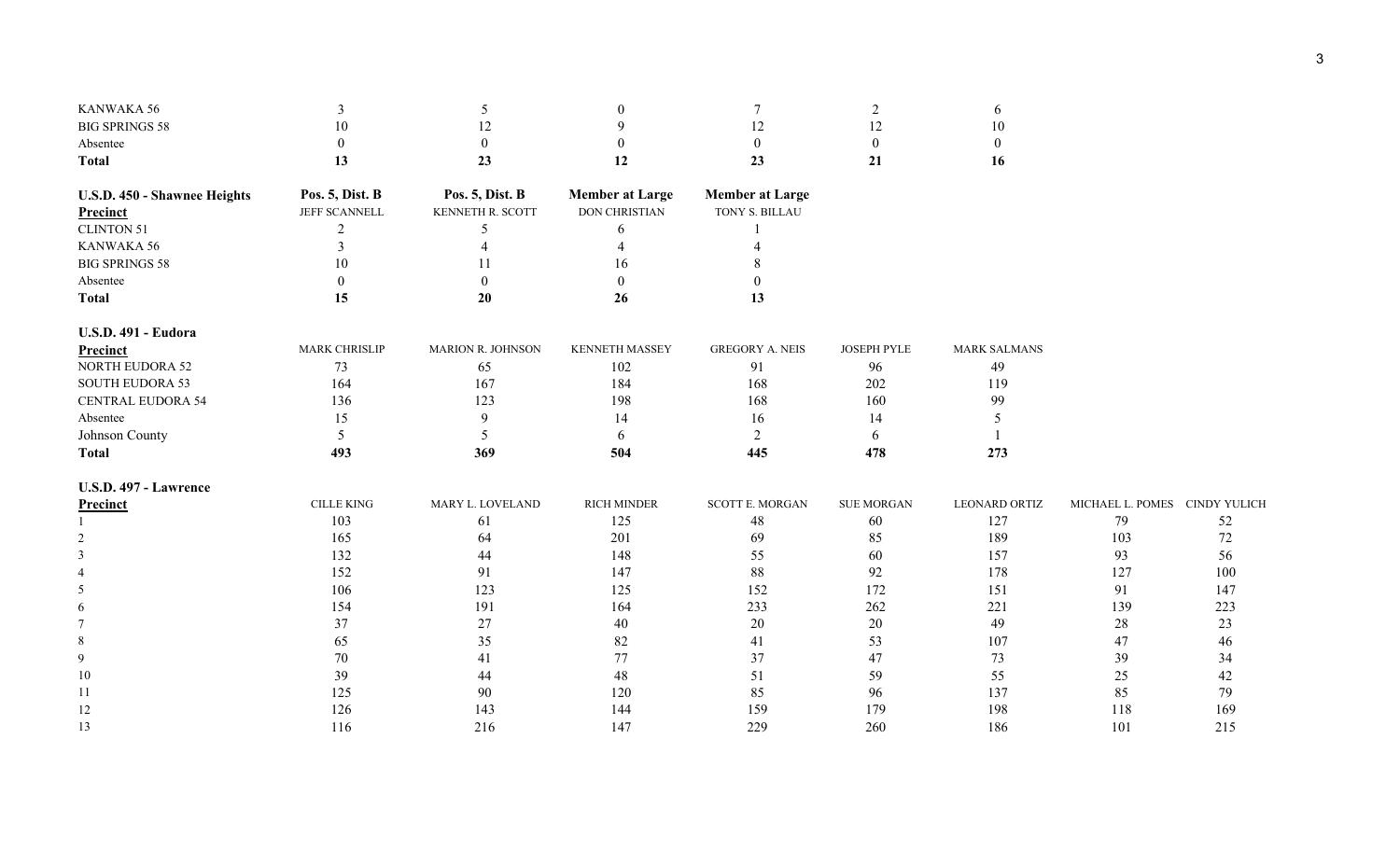| 14                     | 153            | 190              | 197              | 215              | 247              | 249              | 139            | 209              |
|------------------------|----------------|------------------|------------------|------------------|------------------|------------------|----------------|------------------|
| 15                     | 136            | 134              | $202\,$          | 162              | 193              | 210              | 120            | 163              |
| 16                     | 132            | 127              | 150              | 157              | 169              | 175              | 92             | 138              |
| 17                     | 87             | 140              | 122              | 177              | 194              | 207              | 86             | 156              |
| 18                     | 197            | 505              | 272              | 645              | 702              | 326              | 177            | 678              |
| 19                     | 106            | 396              | 174              | 558              | 561              | 203              | 111            | 525              |
| $20\,$                 | 148            | 192              | 166              | 224              | 247              | 222              | 134            | 235              |
| 21                     | 71             | 50               | 90               | 68               | 72               | 93               | 49             | 56               |
| $22\,$                 | 82             | 88               | 100              | 90               | 117              | 121              | 76             | 96               |
| $23\,$                 | 73             | 98               | 94               | 119              | 139              | 105              | 68             | 114              |
| 24                     | 51             | 129              | 87               | 156              | 184              | 96               | 49             | 162              |
| $25\,$                 | 67             | $42\,$           | $82\,$           | 34               | 48               | 85               | 38             | 37               |
| $26\,$                 | 157            | 52               | 168              | 73               | 80               | 195              | 126            | 75               |
| 27                     | 139            | 66               | 156              | 68               | 83               | 164              | 110            | 70               |
| $28\,$                 | 128            | 44               | 155              | 52               | 64               | 141              | 107            | 69               |
| 29                     | 96             | 67               | 114              | 82               | 98               | 146              | 103            | 84               |
| 30                     | $78\,$         | 55               | 68               | 57               | 72               | 115              | 60             | 61               |
| 31                     | 153            | 127              | 204              | 159              | 187              | 238              | 148            | 170              |
| $32\,$                 | 69             | 44               | 74               | 52               | 57               | 94               | 68             | 52               |
| 33                     | 179            | 77               | 212              | 93               | 110              | 250              | 131            | 85               |
| 34                     | 168            | 53               | 167              | 57               | 70               | 192              | 124            | 66               |
| 35                     | 143            | $25\,$           | 148              | 26               | 33               | 158              | 125            | 47               |
| 36                     | 126            | 67               | 136              | 64               | 71               | 181              | 122            | 75               |
| $37\,$                 | 120            | $81\,$           | 121              | 89               | 97               | 141              | 109            | 92               |
| 38                     | 79             | 109              | $88\,$           | 121              | 130              | 103              | 69             | 116              |
| 39                     | 116            | 23               | 117              | 20               | 37               | 137              | 93             | $28\,$           |
| $40\,$                 | 123            | 35               | 123              | 19               | 36               | 137              | 88             | 35               |
| 41                     | 187            | 95               | 195              | 83               | 109              | 224              | 148            | 97               |
| 43                     | 48             | 87               | 44               | 102              | 114              | 69               | 38             | 100              |
| 45                     | 80             | 190              | 118              | 270              | 277              | 135              | 87             | 254              |
| 46                     | 64             | 156              | $80\,$           | 179              | 195              | 106              | 65             | 177              |
| $47\,$                 | $\overline{0}$ | $\boldsymbol{0}$ | $\boldsymbol{0}$ | $\boldsymbol{0}$ | $\boldsymbol{0}$ | $\boldsymbol{0}$ | $\theta$       | $\boldsymbol{0}$ |
| 49                     | 0              | $\boldsymbol{0}$ | $\overline{0}$   | $\boldsymbol{0}$ | 0                | $\overline{0}$   | $\Omega$       | $\theta$         |
| 50                     | $\overline{2}$ | 3                |                  | $\tau$           |                  | 4                | $\overline{2}$ |                  |
| <b>CLINTON 51</b>      | 37             | 39               | 55               | 52               | 55               | 65               | $40\,$         | 45               |
| NORTH EUDORA 52        | 0              |                  |                  |                  |                  | $\boldsymbol{2}$ |                | $\overline{4}$   |
| <b>SOUTH EUDORA 53</b> | 3              | $\boldsymbol{0}$ | 3                | $\theta$         | 0                | 3                | 3              | $\theta$         |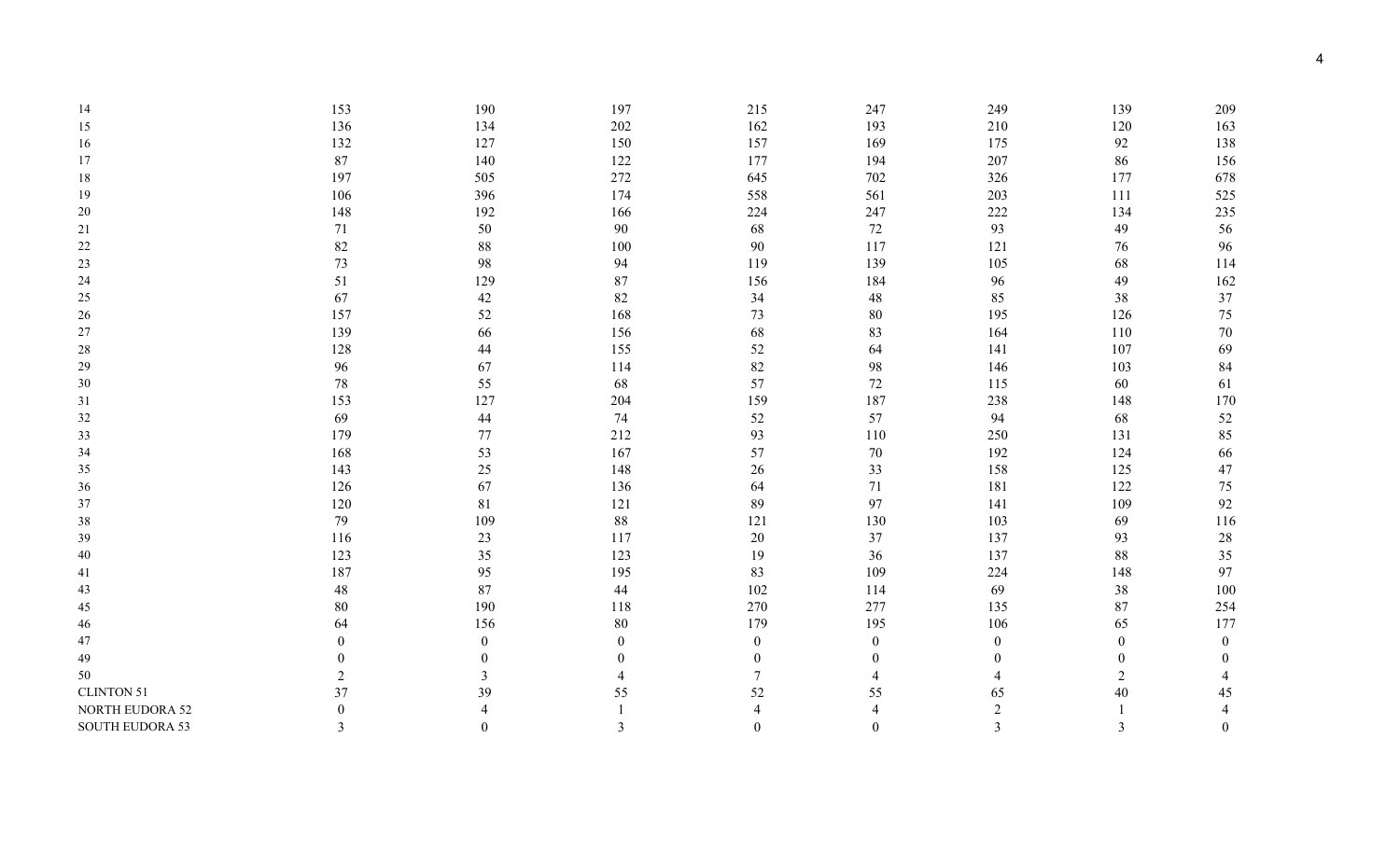| Total                    | 5,995 | 5,527 | 7,007 | 6,576 | 7.380 | 8,235 | 5,043 | 6,642 |
|--------------------------|-------|-------|-------|-------|-------|-------|-------|-------|
| Leavenworth County       |       |       |       | 19    |       |       | 42    | 16    |
| Absentee                 | 612   | 510   | 702   | 609   | 687   | 775   | 470   | 659   |
| WILLOW SPRINGS 67        |       | 29    |       | 46    | 42    |       | 29    | 34    |
| <b>WEST WAKARUSA 66</b>  | 98    | 81    | l 18  | 134   | 150   | 150   | 104   | 122   |
| <b>EAST WAKARUSA 65</b>  | 64    | 32    |       | 45    | 50    | 85    |       |       |
| <b>NORTH WAKARUSA 64</b> | 42    | 30    |       |       | 33    | 59    | 45    |       |
| <b>MARION 59</b>         | ر ب   |       |       |       |       |       | رے    |       |
| KANWAKA 56               |       | 54    |       | 60    | 59    |       | 38    | 65    |
| <b>GRANT 55</b>          |       | 18    |       |       | 28    | 63    | 38    | 24    |
|                          |       |       |       |       |       |       |       |       |

### **SPECIAL BOND U.S.D. 497**

| NO  | <b>YES</b> |
|-----|------------|
| 140 | 69         |
| 189 | 104        |
| 159 | 64         |
| 180 | 111        |
| 158 | 154        |
| 244 | 223        |
| 44  | 38         |
| 85  | 81         |
| 73  | 56         |
| 59  | 53         |
| 150 | 91         |
| 189 | 175        |
| 209 | 217        |
| 247 | 214        |
| 239 | 187        |
| 191 | 143        |
| 163 | 188        |
| 412 | 622        |
| 320 | 428        |
| 252 | 217        |
| 80  | 75         |
| 128 | 108        |
| 107 | 119        |
| 105 | 165        |
|     |            |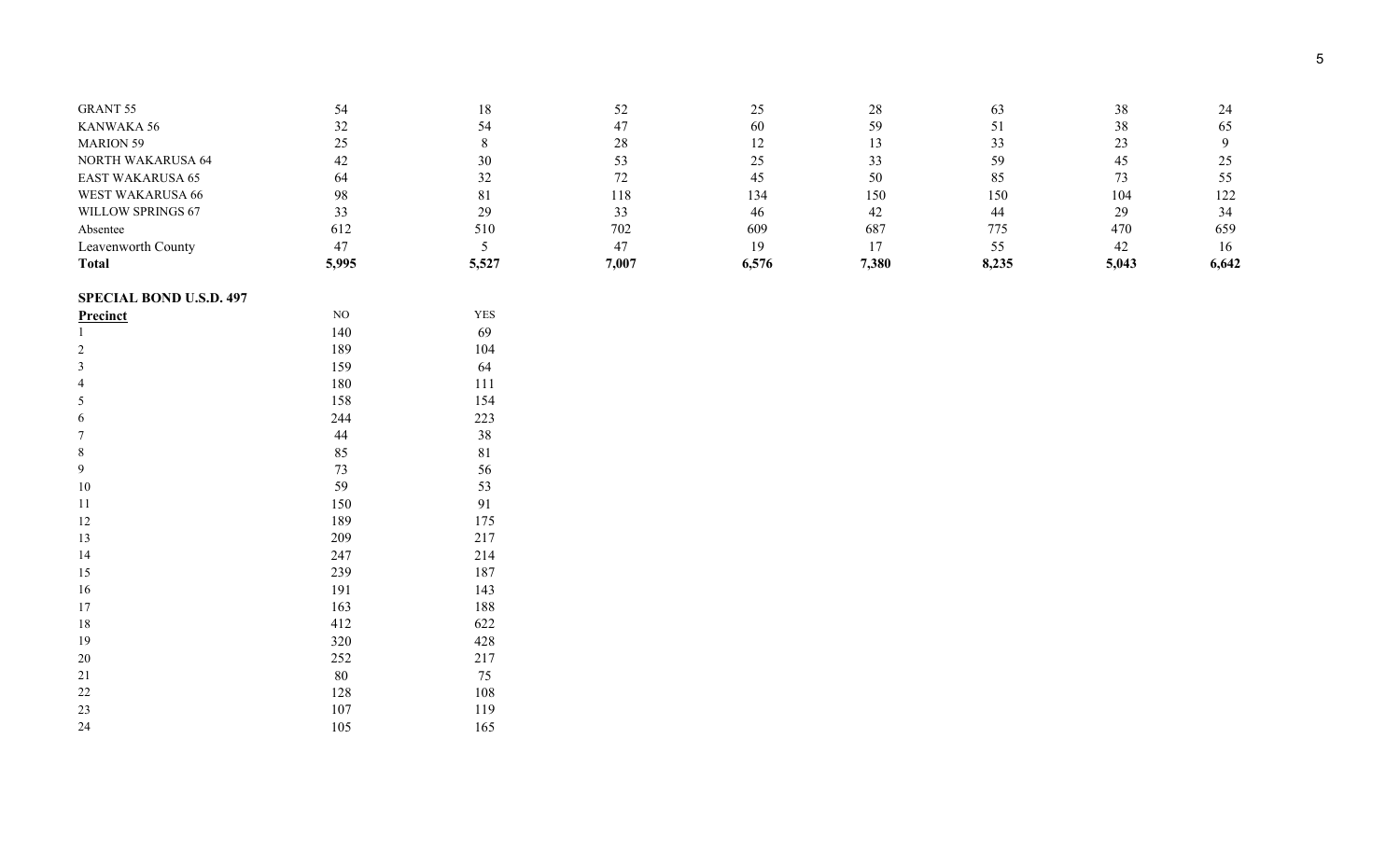| 25                       | 85               | 71               |
|--------------------------|------------------|------------------|
| 26                       | 170              | 106              |
| 27                       | 154              | 92               |
| 28                       | 157              | 63               |
| 29                       | 153              | 80               |
| 30                       | 96               | 82               |
| 31                       | 242              | 172              |
| 32                       | 108              | 49               |
| 33                       | 209              | 125              |
| 34                       | 186              | 79               |
| 35                       | 170              | 40               |
| 36                       | 166              | 85               |
| 37                       | 159              | 93               |
| 38                       | 98               | 141              |
| 39                       | 126              | 61               |
| 40                       | 134              | 62               |
| 41                       | 257              | 95               |
| 43                       | 72               | 108              |
| 45                       | 181              | 230              |
| 46                       | 125              | 186              |
| 47                       | $\boldsymbol{0}$ | $\boldsymbol{0}$ |
| 49                       | $\boldsymbol{0}$ | $\boldsymbol{0}$ |
| 50                       | $\overline{3}$   | $\overline{7}$   |
| <b>CLINTON 51</b>        | 67               | 48               |
| <b>NORTH EUDORA 52</b>   | $\mathfrak{Z}$   | $\overline{4}$   |
| <b>SOUTH EUDORA 53</b>   | $\overline{3}$   | $\boldsymbol{0}$ |
| <b>GRANT 55</b>          | 67               | 21               |
| KANWAKA 56               | 69               | 49               |
| <b>MARION 59</b>         | 41               | 10               |
| <b>NORTH WAKARUSA 64</b> | 66               | 22               |
| EAST WAKARUSA 65         | 96               | 45               |
| <b>WEST WAKARUSA 66</b>  | 199              | 87               |
| WILLOW SPRINGS 67        | 47               | 35               |
| Absentee                 | 822              | 683              |
| Leavenworth County       | 58               | 7                |
| <b>Total</b>             | 8,712            | 6,940            |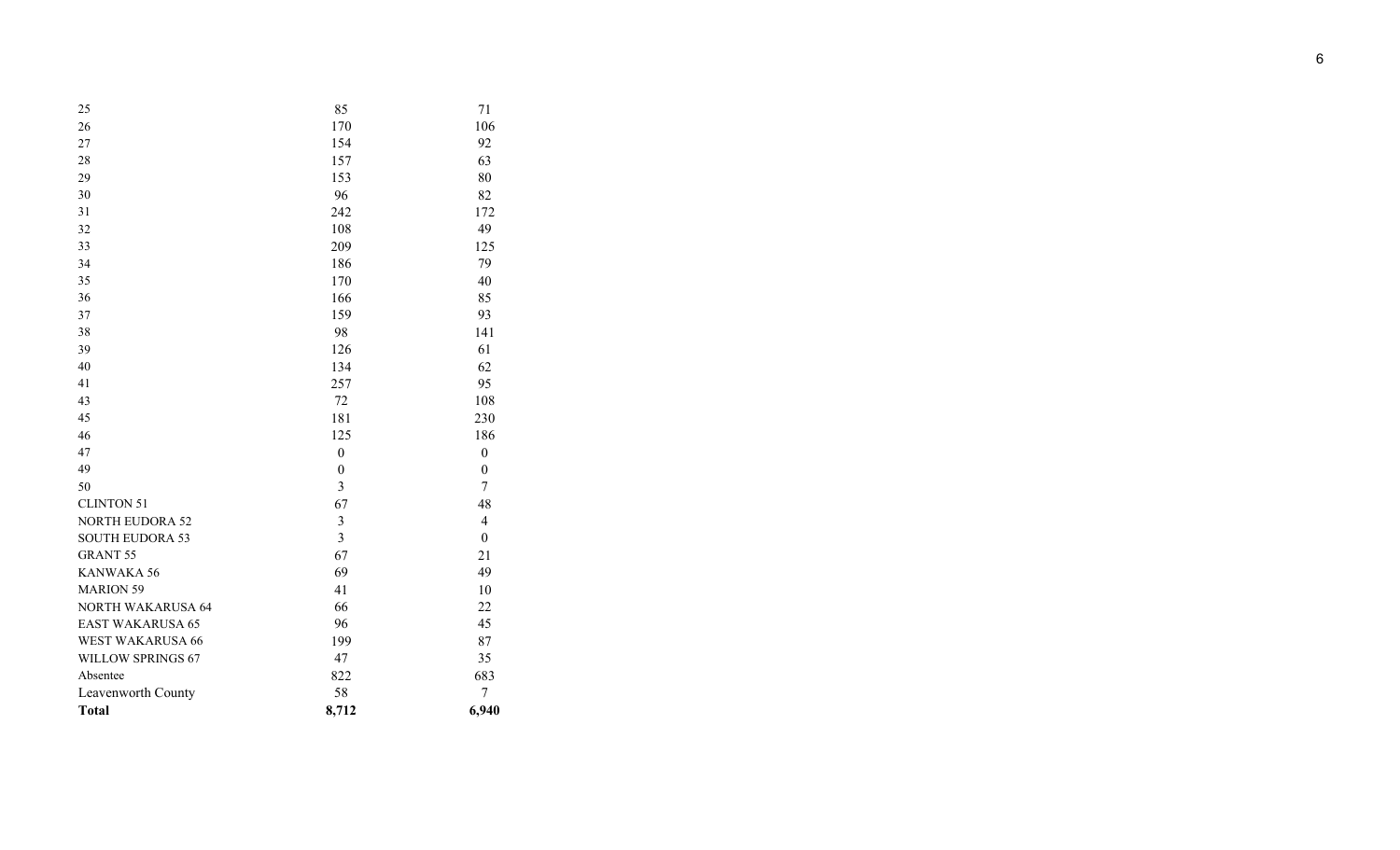| EUDORA SPECIAL BOND      | <b>Proposition 1</b> |     |
|--------------------------|----------------------|-----|
| Precinct                 | NO.                  | YES |
| <b>NORTH EUDORA 52</b>   | 78                   | 72  |
| <b>SOUTH EUDORA 53</b>   | 124                  | 105 |
| <b>CENTRAL EUDORA 54</b> | 158                  | 129 |
| Absentee                 | 12                   |     |
| <b>Total</b>             | 372                  | 313 |

| EUDORA SPECIAL BOND      | <b>Proposition 2</b> |     |
|--------------------------|----------------------|-----|
| Precinct                 | NO.                  | YES |
| <b>NORTH EUDORA 52</b>   | 69                   | 81  |
| <b>SOUTH EUDORA 53</b>   | 91                   | 137 |
| <b>CENTRAL EUDORA 54</b> | 126                  | 157 |
| Absentee                 | 11                   | 8   |
| <b>Total</b>             | 297                  | 383 |

## **BALDWIN CITY COUNCIL**

| Precinct                    | TED BRECHEISEN, JR. | NANCY L. BROWN | <b>TODD COHEN</b> | ROBERT L. MYERS | <b>STEVE PIERCE</b> |
|-----------------------------|---------------------|----------------|-------------------|-----------------|---------------------|
| NORTHWEST BALDWIN 60        |                     | 85             | ے ،               | 47              |                     |
| <b>NORTHEAST BALDWIN 61</b> | 13                  | 93             | 98                | 64              |                     |
| SOUTH BALDWIN 62            |                     | 103            | 96                | 57              | 80                  |
| Absentee                    |                     |                |                   |                 |                     |
| Total                       | 308                 | 285            | 269               | 174             | 232                 |

## **EUDORA CITY COUNCIL**

| Precinct                 | <b>J. WILLENE BLACKBURN</b> |     | JAMES D. (DAN) GREGC RICHARD SCOTT HOPSON | <b>TOM PYLE</b> |
|--------------------------|-----------------------------|-----|-------------------------------------------|-----------------|
| NORTH EUDORA 52          | 74                          |     | 89                                        |                 |
| <b>SOUTH EUDORA 53</b>   | 100                         | 123 | 149                                       | 139             |
| <b>CENTRAL EUDORA 54</b> | 132                         | 160 | 185                                       | 181             |
| Absentee                 |                             |     | 10                                        |                 |
| Total                    | 318                         | 367 | 433                                       | 420             |

#### **LAWRENCE CITY COMMISSION**

| Precinct | DIVILBISS<br><b>GREGORY</b> | LEE GERHARD | <b>LYNN GOODELL</b> | NNIS (BOOG) HIGHBERC | <b>MIKE RUNDLE</b> | <b>DAVID SCHAUNER</b> |
|----------|-----------------------------|-------------|---------------------|----------------------|--------------------|-----------------------|
|          |                             |             |                     | 46ء                  | 58                 | 40ء                   |
|          |                             |             | 54                  | 234                  |                    | 220                   |
|          | იი<br>ZΟ                    |             | 44                  | 185                  | $Q_4$              | 170                   |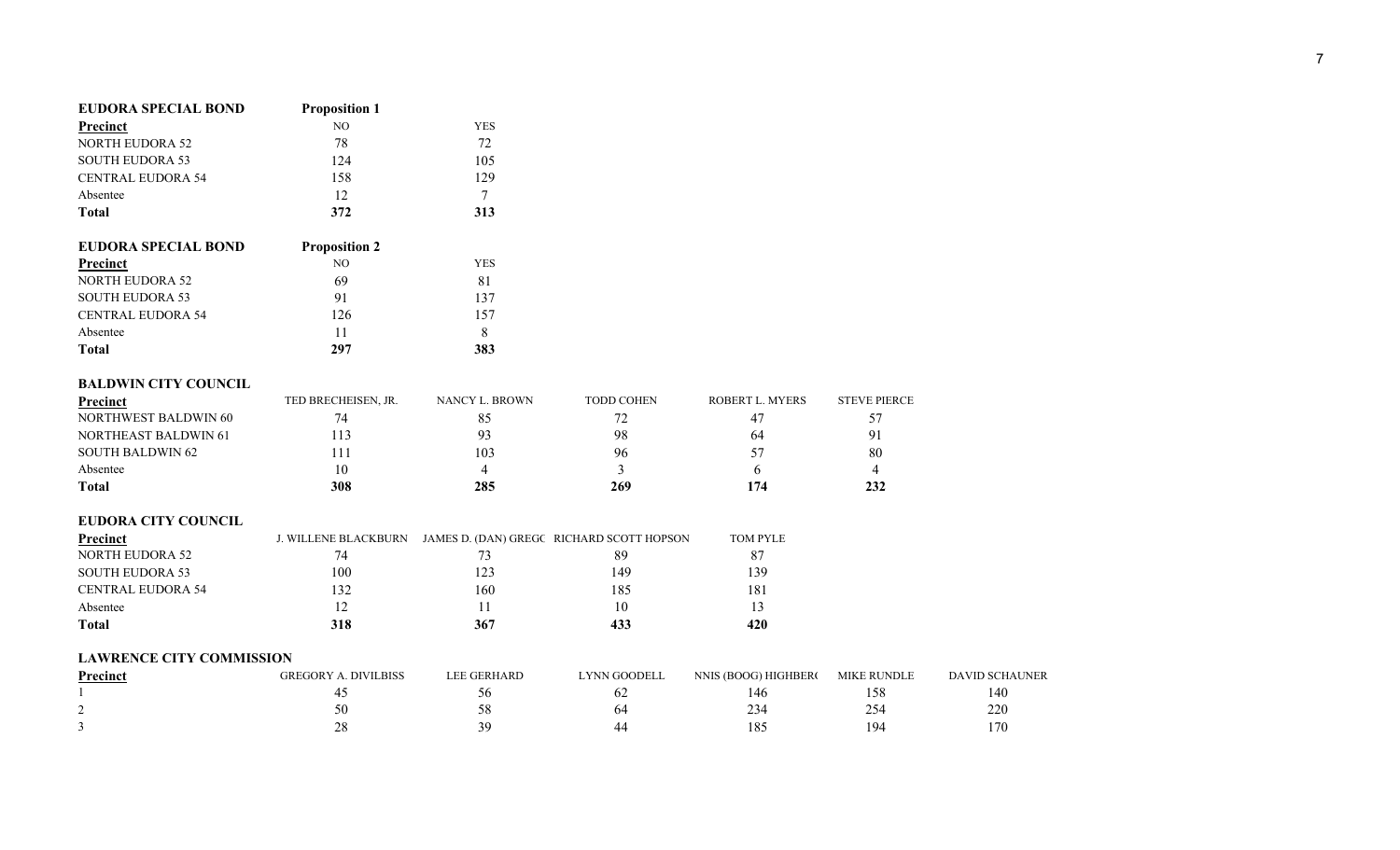| 4      | 107    | 106    | 119     | 163     | 176     | 136    |
|--------|--------|--------|---------|---------|---------|--------|
| 5      | 153    | 193    | 208     | 108     | 137     | 99     |
| 6      | 217    | 250    | $288\,$ | 168     | $210\,$ | 165    |
| 7      | 11     | 11     | 15      | 84      | 78      | $72\,$ |
| $8\,$  | 16     | 21     | 26      | 140     | 143     | 127    |
| 9      | $22\,$ | $22\,$ | 24      | 105     | 112     | 101    |
| 10     | 37     | 43     | 45      | $77 \,$ | 77      | 59     |
| 11     | 91     | 96     | 110     | 127     | 150     | 122    |
| 12     | 138    | 166    | 199     | 169     | 201     | 143    |
| 13     | 205    | 219    | 257     | 158     | 218     | 156    |
| 14     | 201    | 210    | 286     | 183     | 242     | 172    |
| 15     | 140    | 162    | 200     | 237     | $272\,$ | 213    |
| 16     | 157    | 175    | 201     | 125     | 169     | 123    |
| 17     | 154    | 171    | 200     | 141     | 173     | 129    |
| 18     | 490    | 508    | 577     | 436     | 506     | 391    |
| 19     | 483    | 537    | 561     | 187     | 256     | 175    |
| $20\,$ | 205    | 215    | 238     | 206     | 250     | 195    |
| 21     | 32     | 55     | 66      | 106     | 123     | 102    |
| $22\,$ | 112    | 114    | 124     | 106     | 124     | 98     |
| 23     | 86     | 112    | 129     | 108     | 130     | 96     |
| 24     | 138    | 177    | 169     | 95      | 111     | 88     |
| 25     | 24     | 24     | 29      | 137     | 133     | 122    |
| $26\,$ | 43     | 57     | 66      | $222\,$ | 230     | 201    |
| $27\,$ | 45     | 60     | 80      | 176     | 190     | 160    |
| $28\,$ | 54     | 74     | 82      | 144     | 158     | 103    |
| 29     | 86     | 109    | 132     | 112     | 128     | 105    |
| $30\,$ | 56     | $72\,$ | $76\,$  | 94      | 97      | $81\,$ |
| 31     | 134    | 170    | 200     | 216     | 236     | 195    |
| 32     | 56     | 59     | $78\,$  | 68      | 85      | $70\,$ |
| 33     | 66     | $70\,$ | 94      | 267     | 282     | 248    |
| 34     | $80\,$ | 79     | 90      | 175     | 185     | 166    |
| 35     | 52     | 73     | 74      | 140     | 127     | 112    |
| 36     | 84     | 91     | 109     | 139     | 147     | 127    |
| 37     | 104    | 104    | 123     | 117     | 138     | 96     |
| 38     | 113    | 104    | 123     | 90      | 119     | 85     |
| 39     | 19     | 23     | 33      | 159     | 159     | 143    |
| 40     | 16     | $20\,$ | 28      | 174     | 171     | 158    |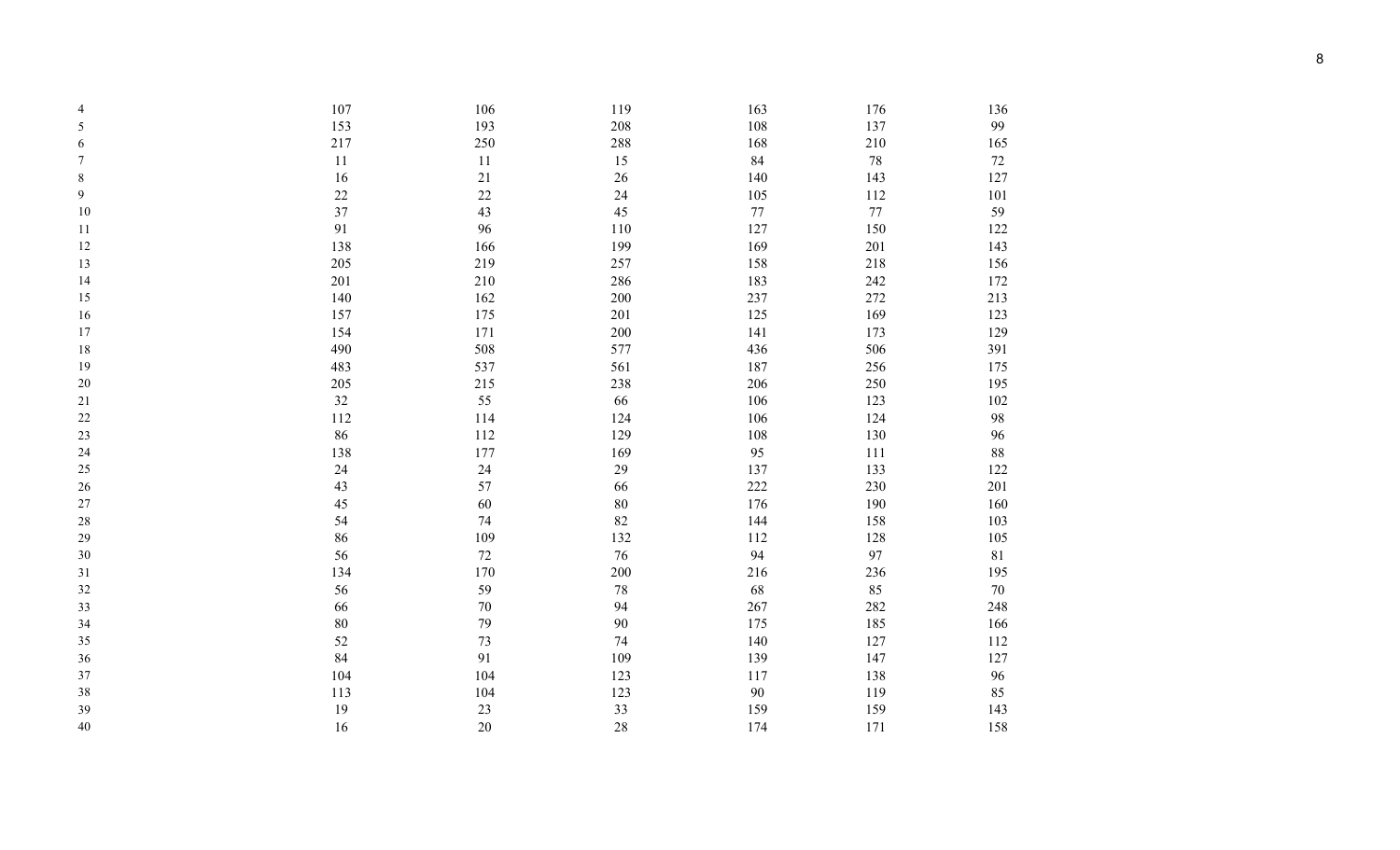| 41           | 1 າ າ<br>ستمست | 132   | 149   | 214   | 210   | 199   |
|--------------|----------------|-------|-------|-------|-------|-------|
| 43           | 96             | 102   |       | 54    |       | 55    |
| 45           | 210            | 215   | 225   | 167   | 206   | 76ء   |
| 46           | 155            | 152   | 182   | 110   | 124   | . 14  |
| 47           |                |       |       |       |       |       |
| 49           |                |       |       |       |       |       |
| 50           |                |       |       |       |       |       |
| Absentee     | 418            | 512   | 597   | 808   | 993   | 830   |
| <b>Total</b> | 5,356          | 6,022 | 6,899 | 7,582 | 8,659 | 7,043 |

# **LECOMPTON MAYOR**

| Precinct     | ROY D. PASLAY | <b>ED SMITH</b> |
|--------------|---------------|-----------------|
| LECOMPTON 57 | 68            | 56              |
| Absentee     |               |                 |
| <b>Total</b> | 68            | 56              |

## **LECOMPTON CITY COUNCIL**

| Precinct            | <b>CHRISTY MALLONEE</b> | TIM J. MCNISH | <b>MARK L. TUNSTALL</b> |
|---------------------|-------------------------|---------------|-------------------------|
| <b>LECOMPTON 57</b> | 42                      | 60            |                         |
| Absentee            |                         |               |                         |
| <b>Total</b>        |                         | 60            | 77                      |

## **COUNTY-WIDE TOTALS**

| Precinct       | <b>Voted at Polling Places</b> | <b>Registered Voters</b> | <b>Percent Turnout</b> |
|----------------|--------------------------------|--------------------------|------------------------|
| 1              | 219                            | 679                      | 32%                    |
| 2              | 307                            | 667                      | 46%                    |
| 3              | 236                            | 737                      | 32%                    |
| $\overline{4}$ | 299                            | 1267                     | 24%                    |
| 5              | 327                            | 850                      | 38%                    |
| 6              | 484                            | 1291                     | 37%                    |
|                | 96                             | 726                      | 13%                    |
| 8              | 172                            | 964                      | 18%                    |
| 9              | 138                            | 928                      | 15%                    |
| 10             | 34                             | 926                      | $4\%$                  |
| 11             | 258                            | 656                      | 39%                    |
| 12             | 369                            | 1117                     | 33%                    |
| 13             | 447                            | 954                      | 47%                    |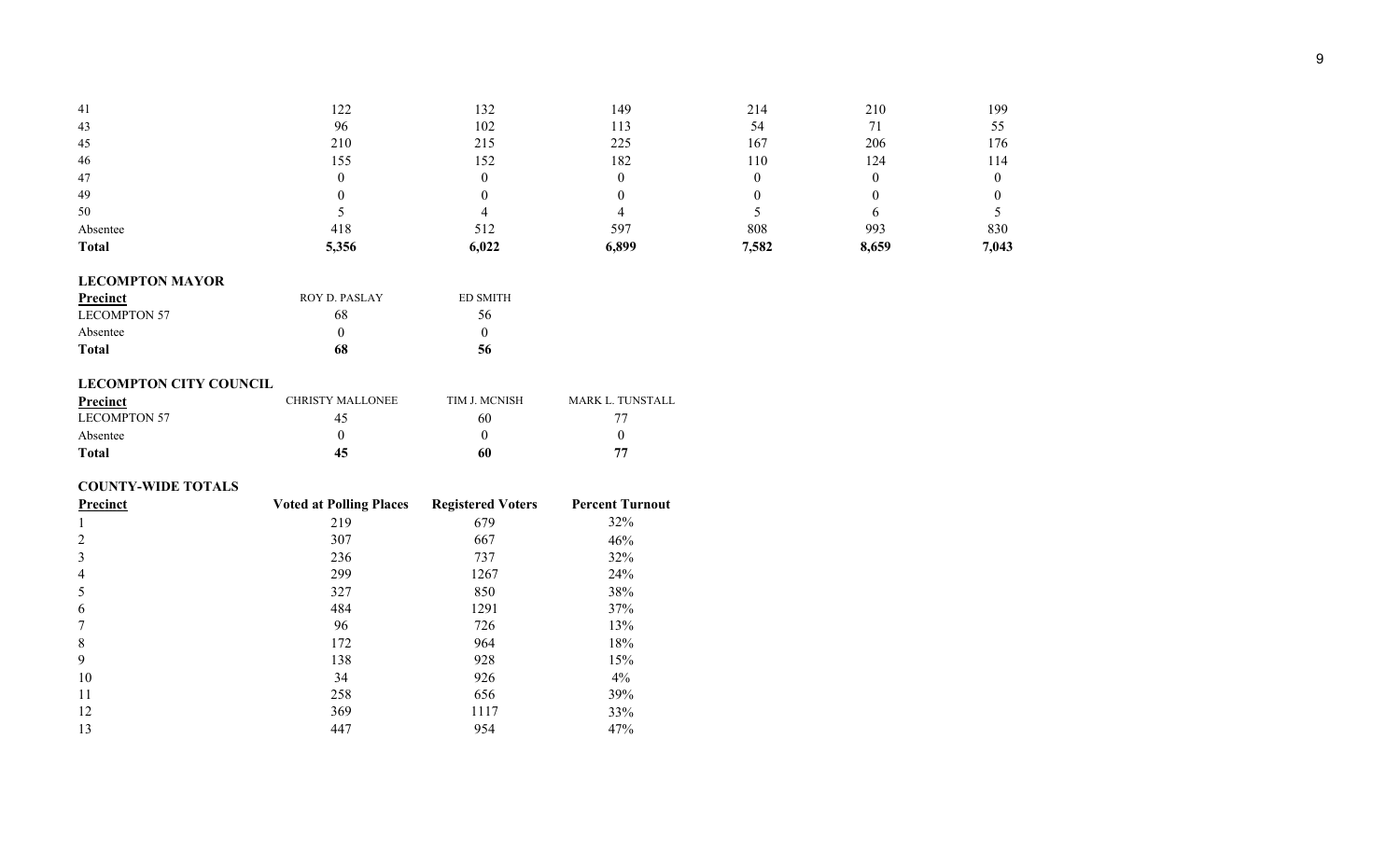| 14                     | 486                 | 2069 | 23%   |
|------------------------|---------------------|------|-------|
| 15                     | 442                 | 1269 | 35%   |
| 16                     | 324                 | 936  | 35%   |
| 17                     | 364                 | 709  | 51%   |
| 18                     | 1062                | 2319 | 46%   |
| 19                     | 795                 | 1762 | 45%   |
| 20                     | 482                 | 1364 | 35%   |
| 21                     | 262                 | 815  | 32%   |
| 22                     | 249                 | 998  | 25%   |
| 23                     | 242                 | 610  | 40%   |
| 24                     | 297                 | 699  | 42%   |
| 25                     | 166                 | 1122 | 15%   |
| 26                     | 290                 | 911  | 32%   |
| $27\,$                 | 256                 | 866  | 30%   |
| 28                     | 228                 | 458  | 50%   |
| 29                     | 246                 | 769  | 32%   |
| 30                     | 183                 | 1074 | 17%   |
| 31                     | 429                 | 974  | 44%   |
| 32                     | 161                 | 761  | 21%   |
| 33                     | 361                 | 723  | 50%   |
| 34                     | 275                 | 809  | 34%   |
| 35                     | 219                 | 820  | 27%   |
| 36                     | 263                 | 1235 | 21%   |
| 37                     | 257                 | 1346 | 19%   |
| 38                     | 248                 | 786  | 32%   |
| 39                     | 192                 | 538  | 36%   |
| 40                     | 203                 | 739  | 27%   |
| 41                     | 373                 | 1107 | 34%   |
| 43                     | 187                 | 577  | 32%   |
| 45                     | 432                 | 856  | 50%   |
| 46                     | 316                 | 1081 | 29%   |
| 47                     | Included in Advance | 91   |       |
| 49                     | Included in Advance | 198  |       |
| 50                     | $10\,$              | 218  | $5\%$ |
| <b>CLINTON 51</b>      | 123                 | 384  | 32%   |
| <b>NORTH EUDORA 52</b> | 172                 | 606  | 28%   |
| <b>SOUTH EUDORA 53</b> | 330                 | 1468 | 22%   |
|                        |                     |      |       |